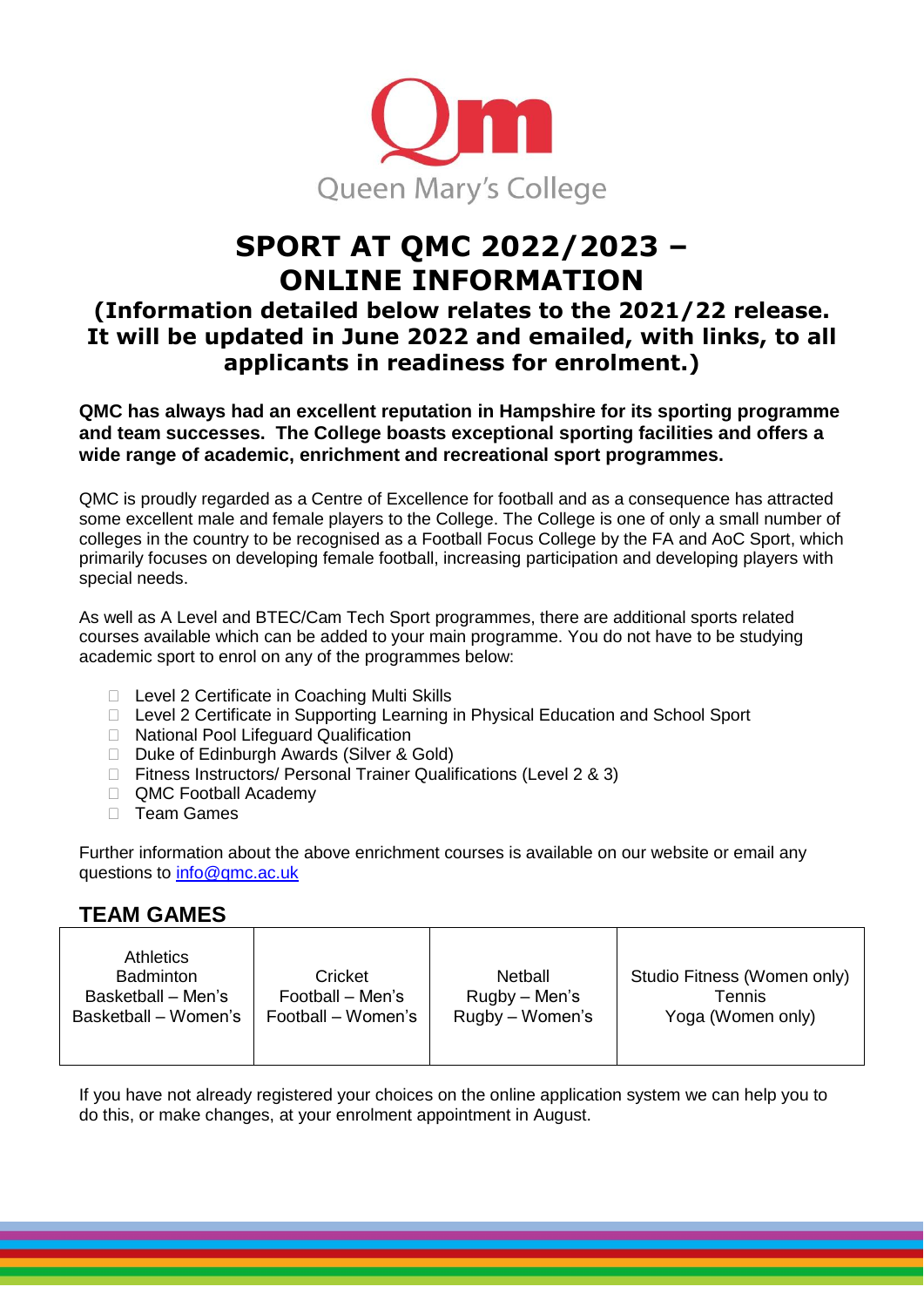### **SPORT TEAM TRIALS**

We will contact you with information about team trials during or after enrolment. For now we are enclosing generic information about playing sport at QMC.

#### **Trials for Men's and Women's Football, Women's Netball and Men's Rugby to be confirmed.**

**QMC Football Academy** You may already have received information about the Football Academy if you are enrolling on this programme. If you are interested but have not received information please contact Chris Kirby or Matt Johnson by email [christopher.kirby@qmc.ac.uk](mailto:christopher.kirby@qmc.ac.uk) or [matthew.johnson@qmc.ac.uk](mailto:matthew.johnson@qmc.ac.uk)

# **PLAYING FOR QMC**

Playing for one of the College teams is a serious commitment. Players **are expected to be** available for matches and timetabled training sessions. Generally, there are league, cup, merit table, friendly games and tournaments arranged every Wednesday afternoon throughout the Autumn and Spring Terms. These, and the training times, will appear on your timetable. Away matches involve travelling time and you will need to keep yourself free from other commitments, such as work, until a little later on Wednesday evenings.

Details regarding fixtures to be confirmed.

**To help avoid injury and to be fit enough for the trials and the start of the College season it is advisable to do some regular fitness training during the summer months and attend preseason training if you are a member of a club (as and when they re-open).**

**There is a sport team subscription charge for the year (depending upon the sport).** Details of this are contained within the Course Cost Booklet. Subscriptions contribute towards the cost of running the team (transport, playing kit (depending upon the sport), equipment, laundry, pitch/court hire, fees for officials, affiliation and competition entry fees).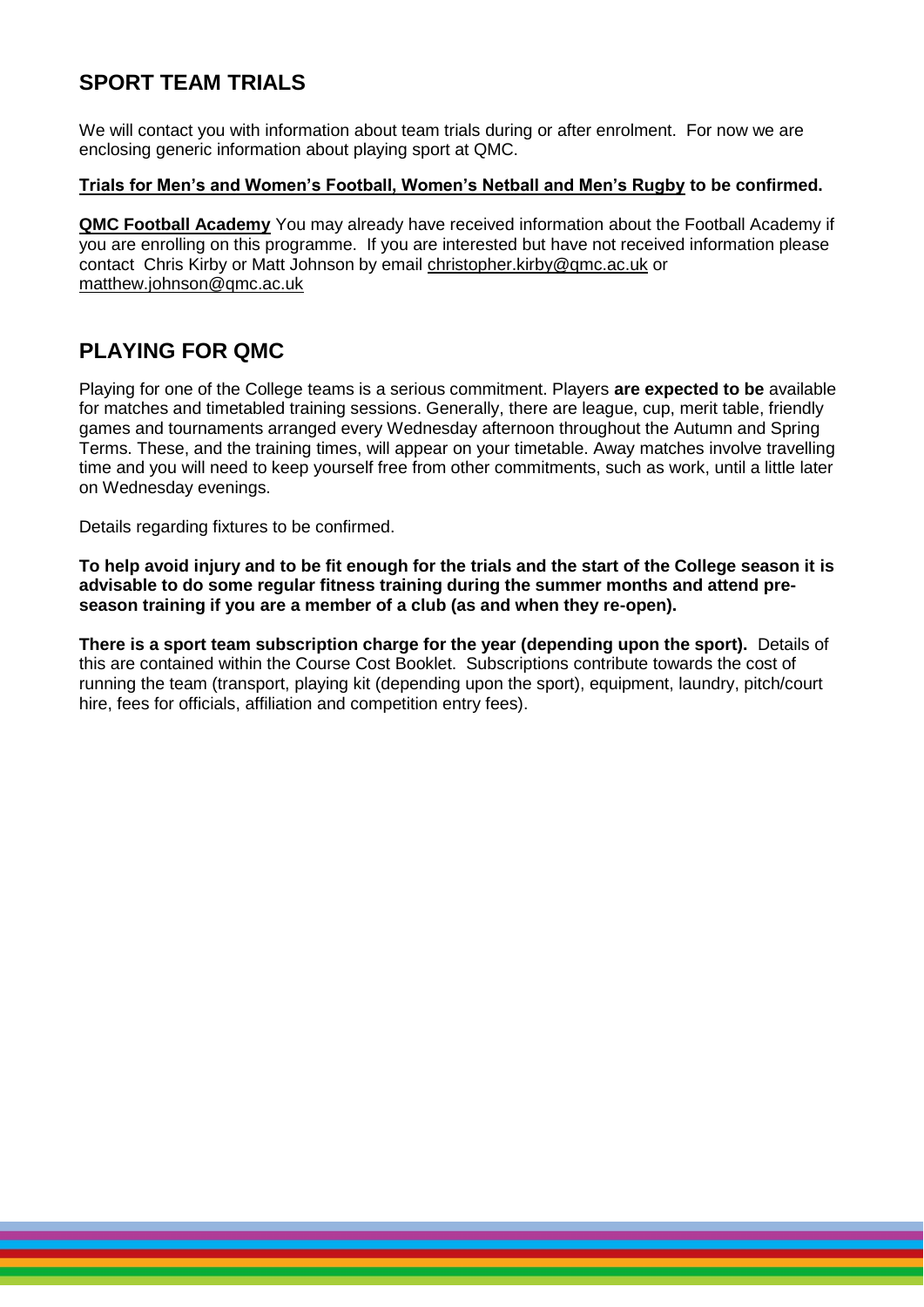# **SPORTS CODE OF CONDUCT FOR PLAYERS, COACHES, PARENTS & SPECTATORS**

Please make sure you have read and agreed to the online Sporting Code of Conduct. The code of conduct is applied by all colleges in Hampshire. As a reminder:

### **Players should**

- Play by the rules and laws of the game.
- Play within the spirit of the rules and laws and avoid gamesmanship and time wasting.
- Make every effort to develop their own sporting abilities in terms of skill, technique, tactics and stamina.
- Treat opponents, spectators and match officials with respect.
- Accept the decision of match officials without protest.
- Encourage team members.

#### **Coaches should**

- Respect the rights of all players and match officials.
- Place the safety of all players above all considerations including the development of skill.
- Must encourage players to abide by rules and regulations and accept responsibility for their behaviour.
- Ensure that activities are appropriate for age, maturity, experience, gender and ability.
- Set clear standards of acceptable behaviour on and off the pitch/court.
- Keep winning and losing in perspective with personal challenge and enjoyment.
- Adhere to all governing body rules.
- Provide constructive feedback.

#### **Parents and Spectators should**

- Applaud good performance from all competitors.
- Display self control on the sideline/courtside, do not shout and scream.
- Respect the referee/match official's decision.
- Respect that people are involved in sport for the fun and enjoyment.
- Be positive and encouraging to all players, coaches and officials.